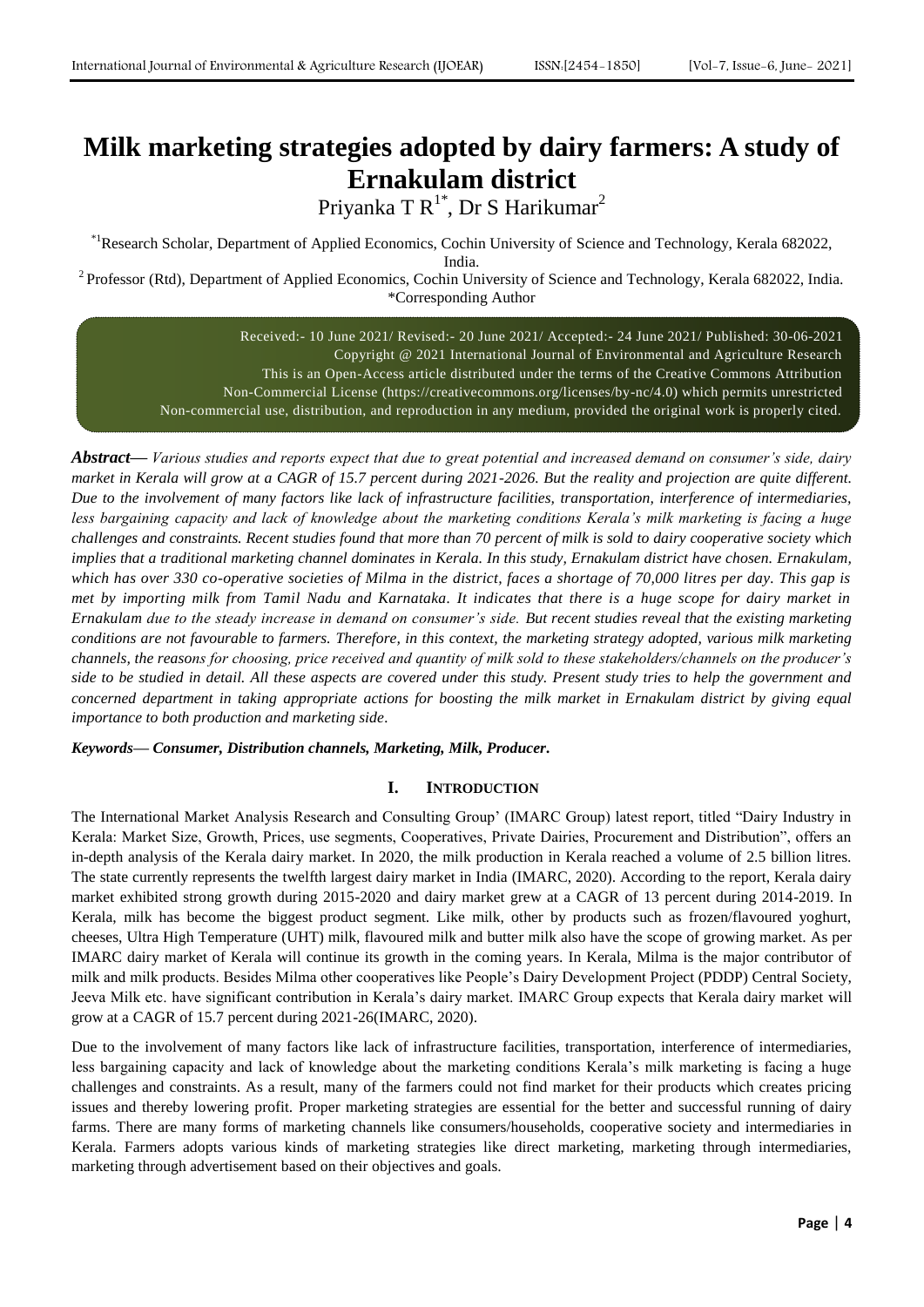In this study, Ernakulam district have chosen. Ernakulam, which has over 330 co-operative societies of Milma in the district, faces a shortage of 70,000 litres per day. This gap is met by importing milk from Tamil Nadu and Karnataka. It indicates that there is a huge scope for dairy market in Ernakulam due to the steady increase in demand on consumer"s side. Therefore, in this context, main purpose of this paper is to explain the various forms of marketing/distribution channels and the marketing strategies adopted by the dairy farmers in Ernakulam district. This paper has been divided into two parts. First part deal with the marketing strategies adopted by the farmers and second part explains the quantity of milk sold to and price received at dairy cooperative society and to local market. In this section detailed analysis of various agents/marketing channels and the reason for choosing them have been done.

## **II. REVIEW OF RELATED STUDIES**

In the paper Rajendran et al (2004) reviewed the existing status of milk marketing and dairy cooperatives in India and also provide the recommendations to meet the future challenges. In the study, they found that more than 80 percent of milk is marketed through unorganized sector and less than 20 percent is marketed through organized sector. The paper suggests that by changing the dairy cooperatives laws and regulations we can reduce the role of unorganized sector in marketing. They also recommend that by strengthening the dairy cooperatives we can overcome the challenges in milk marketing like quality of the product, product development, infrastructure development and global marketing. In the paper, Sharma (2015) analysed determinants of market channel choices of small milk producers based on farm household survey. In this paper impact of various market channel choices on farmers" income and technology adoption has been analysed. The study has found that though there has been emerging milk marketing channels, the traditional sector still dominates. Farmers sell nearly 70 per cent of their milk to traditional marketing/distribution channels. It indicated that small dairy farmers are not excluded from the cooperatives but are excluded from the modern private sector. Nilabja et al (2017) did not find milk production commercially profitable in many cases. Paper also suggests that despite the white revolution, milk production still remains largely a subsistence activity. There are, however, large variations in milk price, animal stock, and profit among regions; urbanisation levels of districts; and main occupations of producers. The results also reveal that the producer"s remuneration varies with the uses of different marketing channels. While informal traders still dominate the market, the sign of entry of private corporate buyers is also clear. In the study, Anjani Kumar et al (2018) shows that in India the dominance of smallholders in milk production is increasing. The average milk production of household is found to be directly proportional to the farm size. This study also investigates whether there is any systematic bias against the participation of poor smallholders in organized milk marketing outlets. It is found that farmers with access to institutional credit are more likely to sell their output through formal milk marketing channels like processors and cooperatives and government agencies. This paper also suggest that incentives should be provided to attract smallholders, women, and under privileged sections of the rural Indian society.

Dinesh & Singh (2017) in their study found that far more serious treatment and a more comprehensive approach are required for analysing the interaction between crop and livestock production system, gainful employment of surplus family labour and also examine the reason for rearing milch animals in gaining family nutrition. In the paper, Saravanadurai and Muthuraj (2018) has examined the role of cooperatives in dairy sector and explored constraints such cooperatives face in the successful functioning in the form of lack of professionalism in management, lack of good leadership and improper government control. This paper suggests that this sector require scientific management, value addition for the dairy products, and customer services for ensuring better performance of milk cooperatives in rural India and bringing the inclusive growth in Indian economy.

## **III. OBJECTIVES**

Main objectives of the study are

- 1) To analyse the marketing strategies adopted by the farmers in Ernakulam district
- 2) To examine quantity of milk sold to various agents/marketing channels and to explore various reasons for choosing them.

## **IV. SIGNIFICANCE OF THE STUDY**

The study, "Development and testing of potential indicators for evaluation of dairy production systems", published in the Indian Journal of Animal Sciences, ranked the states on the basis of six major indicators of dairy production. Kerala stood first in three categories- animal breeding, resource availability and policies and regulations. The state was placed second in veterinary infrastructure; seventh in dairy production and eighth in value addition and marketing (The Hindu, 2020). Currently, Kerala represents the 12<sup>th</sup> largest dairy market at the national level. It indicates that Kerala has the great potential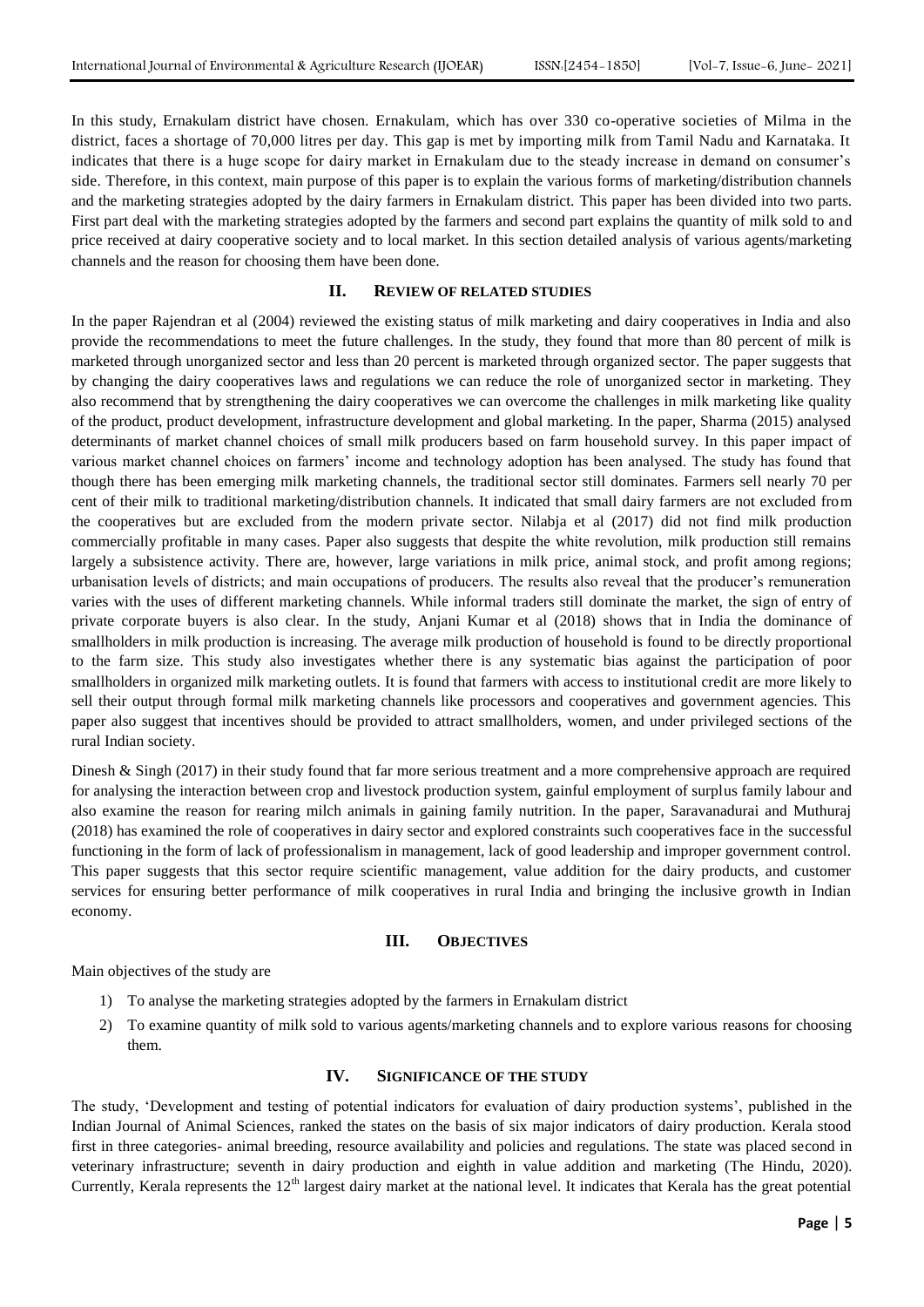in dairy sector since there is huge market for the product due to the growing demand. In this study, Ernakulam district have chosen due to various reasons. In terms of milk production, Ernakulam stands seventh position whereas its demand for milk is growing rapidly than others due to the influence of consumers who live in cities/ towns. Ernakulam district faces a shortage of 70,000 litres of milk per day. Despite the intervention of the government by seeking help from the Tamil Nadu Co-operative Milk Producers" Federation, dairy experts wonder if the gap can be bridged (New Indian Express, 2020). It indicates that there is a huge scope for dairy market in Ernakulam due to the steady increase in demand on consumer"s side. Therefore, on the producer"s side, the marketing strategy adopted, various milk marketing channels, the reasons for choosing and quantity of milk sells to these stakeholders/channels to be studied in detail. All these aspects are covered under this study.

## **V. MATERIALS AND METHODS**

Present study used both primary data and secondary data. Primary data was collected from 320 dairy farmers in Ernakulam district with the help of pre tested structured interview schedule. Primary data were collected to examine the milk marketing strategies and channels adopted by dairy farmers in Ernakulam district. Multi stage random sampling method was used in the study. Secondary data were collected from reports of various departments of state government. Descriptive statistics like frequency distribution, percentages, proportion and mean were also used to analyse the data.

## **VI. RESULTS AND DISCUSSION**

This section has been divided into two sub sections. They are (i) marketing strategies adopted by the farmers and (ii) marketing/distribution channels and reasons for choosing such channels in Ernakulam district.

## **6.1 Marketing strategy adopted by dairy farmers in Ernakulam district**

Marketing strategies are the long term planning of objectives and goals that the entrepreneur want to achieve. Dairy farm as an enterprise also follows some goals like expand farms by capturing huge market for product/increased sale and obtain higher price and higher profit. In order to achieve these objectives, it is very essential to choose the appropriate marketing strategies. Therefore, every farmer tries to utilize the available opportunities to find markets and increased sale for their output. Sale of milk and milk products through right and proper channels is the major concern of dairy farmers. A strategy adopted by farmers includes direct marketing, personal contact strategy and marketing through intermediaries/middlemen. All these are explained in detail below. Table 1 show the distribution of farmers who follow marketing strategy of direct marketing, personal contact strategy and marketing through intermediaries/middlemen.

#### **6.1.1 Direct marketing strategy**

Main strategy adopted by farmers is the direct marketing. Direct marketing is the direct sale of products to different channels like cooperative society, households, middlemen and hotels /shops. Main advantage of such strategy includes finding of new customers and building of relationships, increased sales, helps in finding the best channels which results in the higher price of product. In the present study direct marketing includes personal and impersonal contact strategy as well.

| Farm Size*           | <b>Direct marketing Strategy</b>          |      |                      | <b>Personal Contact Strategy</b> | <b>Marketing through</b><br><b>intermediaries</b> |                   |  |  |
|----------------------|-------------------------------------------|------|----------------------|----------------------------------|---------------------------------------------------|-------------------|--|--|
|                      | Number of<br><b>Percentage</b><br>farmers |      | Number of<br>farmers | <b>Percentage</b>                | Number of<br><b>farmers</b>                       | <b>Percentage</b> |  |  |
| Very small           | 94                                        | 29.4 | 59                   | 31.1                             | $\theta$                                          | 0.0               |  |  |
| Small                | 142                                       | 44.4 | 84                   | 44.2                             | 3                                                 | 16.7              |  |  |
| Medium               | 44                                        | 13.8 | 26                   | 13.7                             | 2                                                 | 11.1              |  |  |
| Large                | 11                                        | 3.4  | 7                    | 3.7                              | 2                                                 | 11.1              |  |  |
| Very large           | 29                                        | 9.1  | 14                   | 7.4                              | 11                                                | 61.1              |  |  |
| <b>Total</b>         | 320                                       | 100  | 190<br>59.4          |                                  | 18                                                | 5.6               |  |  |
| Source: Primary data |                                           |      |                      |                                  |                                                   |                   |  |  |

**TABLE 1 MARKETING STRATEGY ADOPTED BY DAIRY FARMERS IN ERNAKULAM DISTRICT**

\*On the basis of total investment made by farmers, farms have been divided into 5 categories. Very Small (Upto Rs. 500000), Small (Rs. 500001 - Rs. 1000000), Medium (Rs. 1000001 - Rs. 1500000), Large (Rs. 1500001 - Rs. 2000000), Very Large (Above Rs. 2000000)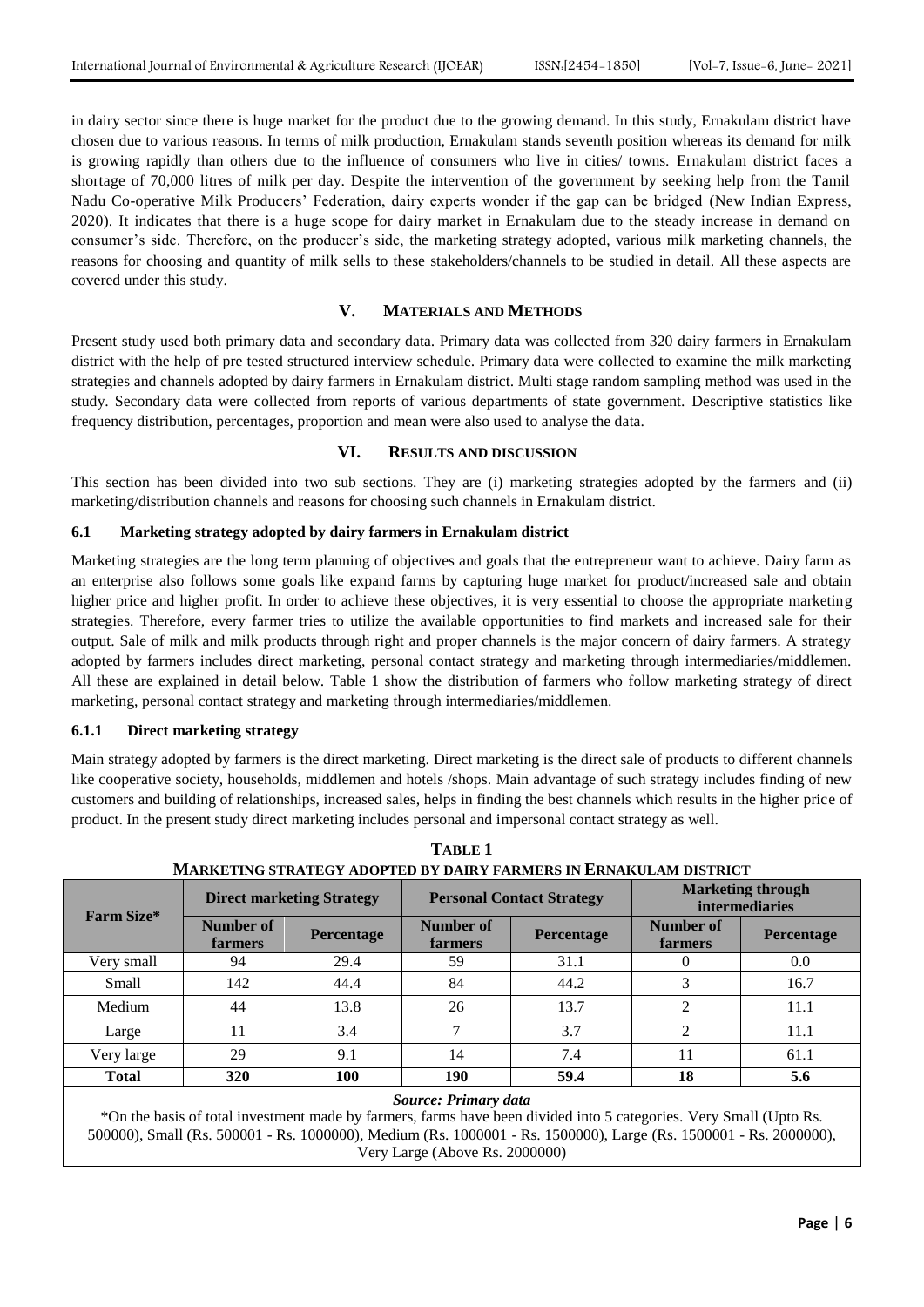From the table it is clear that all the farmers in Ernakulam district adopt direct marketing strategy. In other words, farmers sell milk directly to households and dairy cooperative society.

#### **6.1.2 Personal contact strategy**

Second most important strategy adopted by the farmer is personal contact. This strategy involves personal contact by meeting or communicating with someone regularly. In other words, farmers sell milk and milk products to different channels like cooperative society, households and hotels/shops on the basis of acquaintance with them. They may be friends, relatives, neighbours or familiar persons. Therefore, farmer can ensure some customers throughout the period. This is the main advantage of choosing this strategy. It is a part of direct marketing strategy which includes the number of farmers who sells milk to various market channels on the basis of personal knowledge or information about them. This is personal contact strategy adopted by farmers in the marketing of milk. Table 1 show the distribution of farmers who chose personal contact strategy. From the table it is clear that out of 320 farmers, 59.4 percent of farmers follow personal contact strategy to sale milk. Across different farm size, out of 190 farmers who adopt personal contact strategy, 44.2 percent are small farmers followed by very small with 31.1 percent. Only 3.7 percent of large farmers adopt personal contact strategy.

#### **6.1.3 Marketing through intermediaries**

Another important strategy adopted by the farmers is marketing through intermediaries. Generally, intermediaries are also known as middlemen. They are traders of different products try to explore and create market opportunities in order to make more profit. Middlemen act as a distributor of many products and try to reduce the gap between producer and consumer. They are like traditional middlemen who pick up the bulk amount of milk from the farmers and directly sell to consumers, hotels or restaurants and take a margin on the milk while selling.

But a very few farmers approach middlemen even though they get higher price. It is due to the unawareness and unavailability of the information on middlemen. Some farmers are less confident about them. Table 1 show the distribution of farmers who opted intermediaries for selling milk. It is found from the table that only a few farmers marketing milk through intermediaries/middlemen. Out of 320 farmers, only 5.6 percent sell milk to middlemen. Out of 18 farmers who market milk through intermediaries, 61.1 percent are very large farms. Reason for low percent of farmers who adopt middlemen for marketing milk is found from the survey that firstly, they have less confidence on them. Secondly, they do not have much network facilities to reach the reliable intermediaries.

# **6.1.4 Sale of packed and unpacked milk**

Farmers sell either packed milk or unpacked or both. They sell packed or unpacked milk on the basis of the preference of households. On the customers side, some prefer packed and some prefer unpacked milk. Normally unpacked milk is bought by some customers because unpacked milk is comparatively cheaper than packed milk. Major reason for preferring unpacked milk by customers is that farmers are nearby and easily can deliver at the doorstep with no additional cost. Major preference for packed milk is from the customers who live in cities or town areas of Ernakulam. Because packed milk ensure quality, availability, hygenity, fat content and easiness to store to its customers. In the present study by packed milk, we mean milk is packed in either glass bottle or plastic bottle. In other words, it is called as bottled milk.

Table 2 illustrates the preference of customers towards packed and unpacked milk. From the table it is clear that out of 320 farmers, 59.4 percent of farmers sell unpacked milk only and 5.9 percent of farmers sells packed milk only. And 34.7 percent of farmers sell both packed and unpacked milk. Across different farm size, out of 19 farmers who sell packed milk, 31.6 percent of them are very small and small farmers, 15.8 percent are very large farmers and 10.5 percent are medium and large farmers. Out of 190 farmers who sell unpacked milk, 40.5 percent are small farmers, 38.4 percent are very small farmers, 10.5 percent are medium farms, 2.1 percent are large farmers and 8.4 percent are very large farmers. Out of 111 farmers who sell both packed and unpacked milk, 13.5 percent are very small farmers, 53.2 percent are small farmers, 19.8 percent are medium farmers, 4.5 percent are large farmers and 9 percent are very large farmers.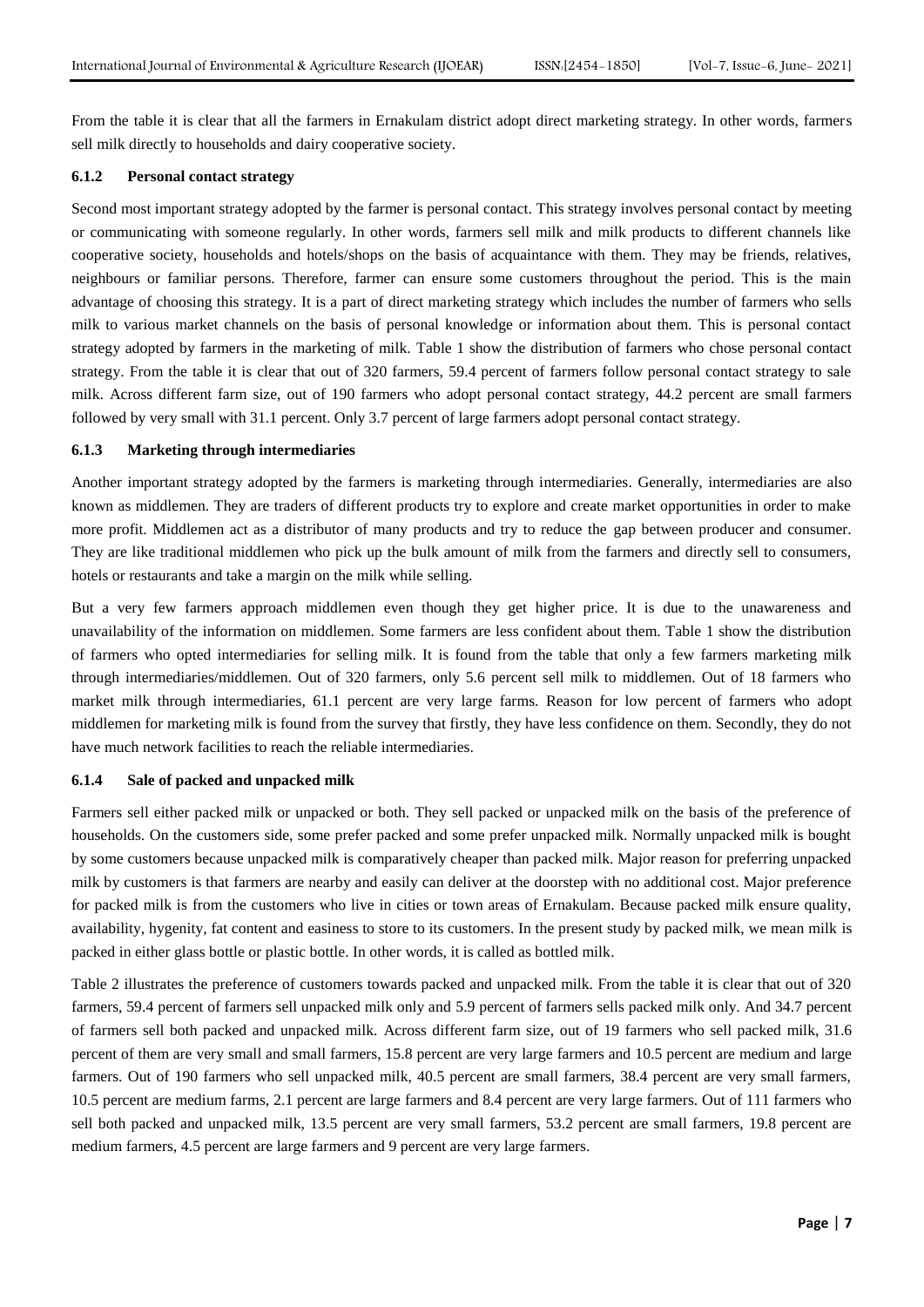| Packed/         | <b>Total</b>             |            |  |  |
|-----------------|--------------------------|------------|--|--|
| <b>Unpacked</b> | <b>Number of farmers</b> | Percentage |  |  |
| Packed          | 6                        | 31.6       |  |  |
| Unpacked        | 73                       | 38.4       |  |  |
| Both            | 15                       | 13.5       |  |  |
| Total           | 94                       | 29.4       |  |  |
| Packed          | 6                        | 31.6       |  |  |
| Unpacked        | 77                       | 40.5       |  |  |
| Both            | 59                       | 53.2       |  |  |
| Total           | 142                      | 44.4       |  |  |
| Packed          | $\overline{2}$           | 10.5       |  |  |
| Unpacked        | 20                       | 10.5       |  |  |
| Both            | 22                       | 19.8       |  |  |
| Total           | 44                       | 13.8       |  |  |
| Packed          | $\boldsymbol{2}$         | $10.5\,$   |  |  |
| Unpacked        | $\overline{4}$           | 2.1        |  |  |
| Both            | 5                        | 4.5        |  |  |
| Total           | 11                       | 3.4        |  |  |
| Packed          | $\overline{3}$           | 15.8       |  |  |
| Unpacked        | 16                       | 8.4        |  |  |
| Both            | 10                       | 9.0        |  |  |
| Total           | 29                       | 9.1        |  |  |
| Packed          | 19                       | 5.9        |  |  |
| <b>Unpacked</b> | 190                      | 59.4       |  |  |
| <b>Both</b>     | 111                      | 34.7       |  |  |
| <b>Total</b>    | 320                      | 100.0      |  |  |
|                 |                          |            |  |  |

**TABLE 2 PACKED/UNPACKED MILK**

## **6.2 Milk marketing channel**

A marketing channel is the people, organizations, and activities necessary to transfer the ownership of goods from the point of production to the point of consumption. It is the way products get to the end-user, the consumer; and is also known as a distribution channel (Wikipedia). Bowersox and cooper define channel, "as a system of relationship among businesses that participate in the process of buying and selling products and services. It means that channels comprise a number of members each responsible for specific tasks." In order to achieve the goals of any enterprise we require a well organized and well planned marketing strategy. A proper and efficient marketing channel helps in achieving various goals.

There are various kinds of marketing channels in dairy market. The first and foremost requirement of any kind of business or enterprise is large number of consumers for their product. Therefore, in order to attract the customers for making profit or enlarging the market share every seller adopts some sort of marketing strategies like direct marketing and marketing through intermediaries and so on. Marketing channels act as wholesalers or retailers or distributors by providing certain functions like buying products on bulk basis and resale to other customers, direct sales to consumers and distributing the products to various kinds of customers. Therefore, the marketing channels help the producer to extend the market to a wider segment of customers through direct and indirect sale. Figure 1 shows the supply chain of milk. It tells how milk is distributed among various marketing channels.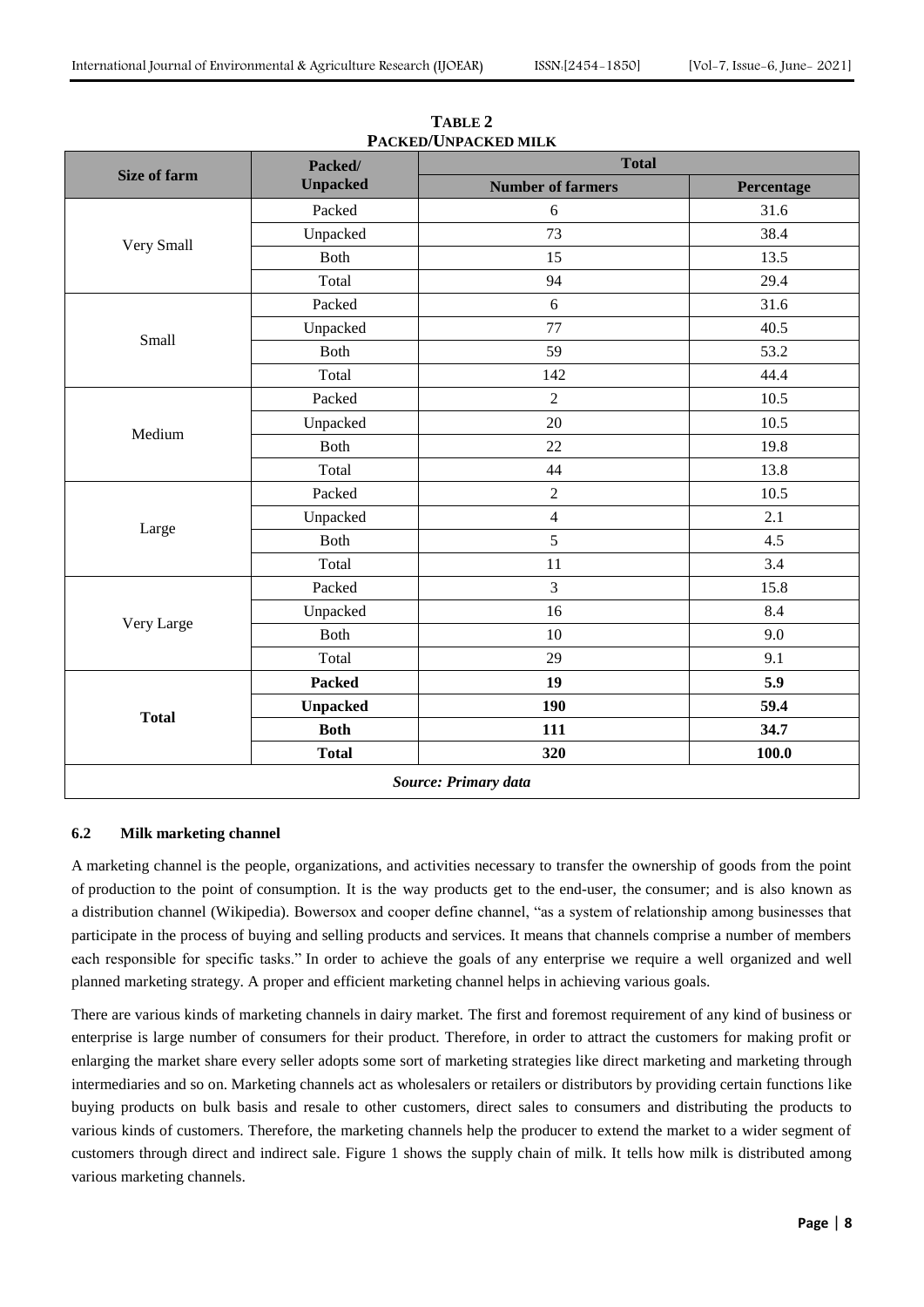

**FIGURE 1: Supply chain of Milk** *Source: Primary data*

Figure 1 show that out of the total quantity of milk produced, 1.10 percent of milk is consumed by the dairy farmer itself and 98.90 percent of total milk produced is sold to various marketing channels such as dairy cooperative society and local market includes consumers/households, hotels/shops and middlemen. Out of the total milk sold, 72.10 percent of milk is sold to dairy cooperative society and remaining 27.90 percent is sold to local market. From the dairy cooperative society some quantity of milk is directly sold to households. Milma has given such provision to each dairy cooperative society for earning additional revenue in order to meet the daily expense of cooperative society. Milma collects remaining milk and processed in corresponding regional dairy plant and distribute milk in different qualities. When milk is sold to local market, (i) directly purchase by consumers/households (ii) sell to middlemen who sell a portion of milk to consumers/households or to shops again purchased by consumers and (iii) sell to hotels/shops, restaurant and hotels purchase a portion and remaining portion is sold to shops, then milk is purchased by consumers from the shops. From the figure it is clear that out of total quantity of milk sol to local market, 63.04 percent is sold directly to consumers/households, 26.09 percent is sold to middlemen and 10.87 percent is sold to hotels/shops.

Most of the farms follow traditional and informal marketing of milk. In Milma, price of milk is determined on the basis of FAT and Solid No Fat (SNF) content in the milk. Here in this paper, we explain the role of various marketing channels of dairy products and analyse the reason for choosing them. Milk marketing channels in Kerala takes the following form (Table 3). All these kinds of marketing channels are found functioning during the period of study. It is found that marketing channel of producer to consumer is more profitable and beneficial to producers than any other marketing channels even if farmers can sell more quantities of milk to consumers/households directly. Higher price received for milk is the main reason for it. No intermediary is involved in this process. Therefore, entire margin is received by the producer itself.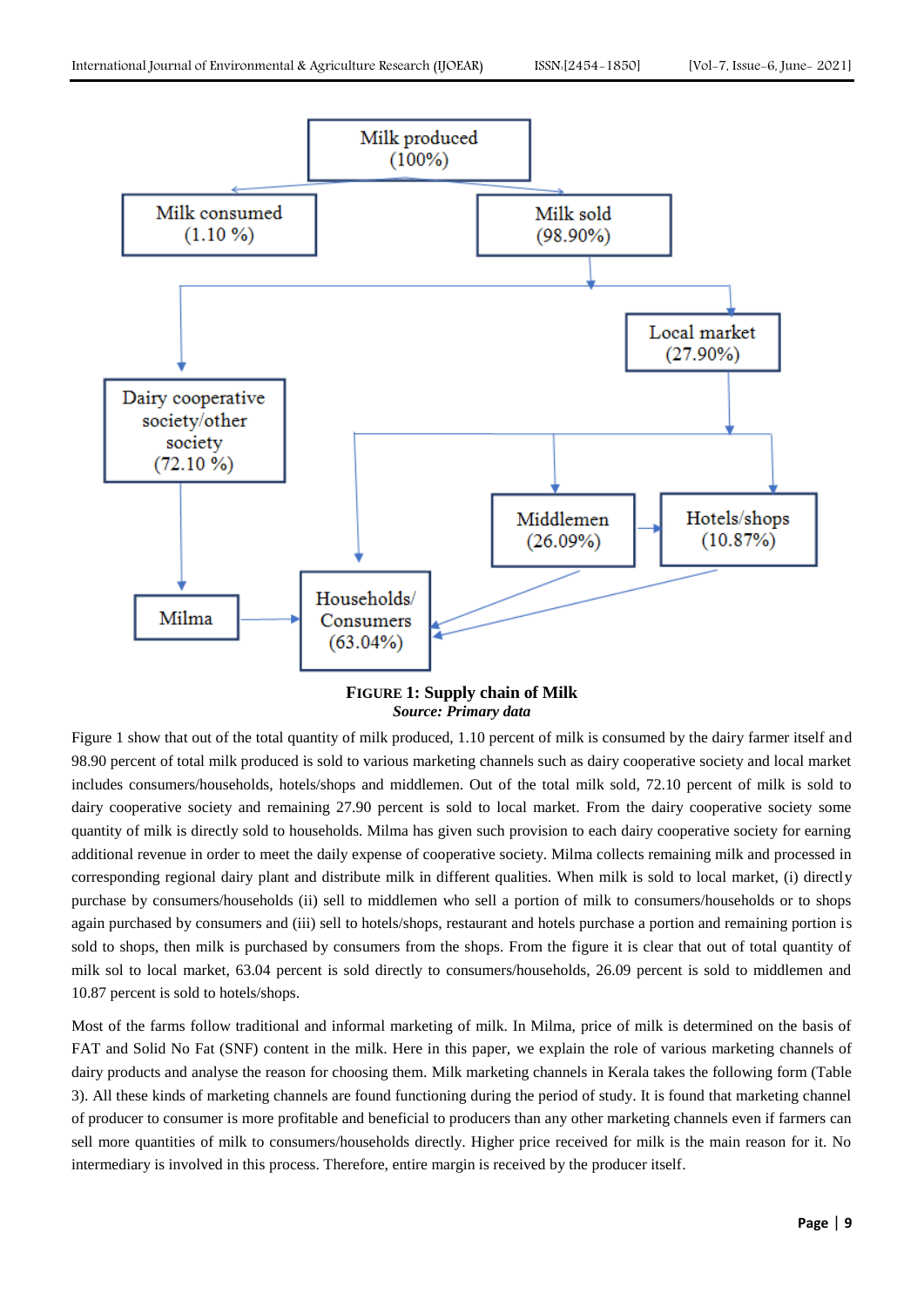| $S$ No | <b>Marketing channel</b>                        | <b>Number of intermediaries</b> |
|--------|-------------------------------------------------|---------------------------------|
|        | Producer-Consumer                               |                                 |
|        | Producer-dairy coop. society-consumer           |                                 |
|        | Producer-dairy coop. society-retailer-consumers |                                 |
|        | Producer-middlemen-consumer                     |                                 |
|        | Producer-middlemen-retailer-consumer            |                                 |
|        | Producer-middlemen-processor-retailer-consumer  |                                 |
|        | Producer-retailer-consumers                     |                                 |
|        | Producers-middlemen-retailer-consumers          |                                 |

**TABLE 3 MILK MARKETING CHANNELS**

*Source: Primary data*

## **6.2.1 Quantity of milk produced, consumed and sold per month**

Milk production is the output of various factors and inputs, and a number of stages involved such as management of herd, milking, collection, transportation, processing and distribution. Out of the total milk produced by the farmers a certain amount is consumed by themselves. Remaining part of milk is sold to dairy cooperative society and local market including consumers, middlemen and hotels/shops.

Table 4 shows average quantity of milk produced by dairy farmers in Ernakulam district. In terms of quantity, on an average 3168 litres of milk is produced per month. From the table it is clear that as the farm size increases quantity of milk produced increases. It indicates that with farm size increases number of milch animals is high which leads to increased milk production.

| <b>Farm size</b> |                 | <b>Quantity of milk (litre)</b> |             | Share of milk $(\% )$ |             |  |
|------------------|-----------------|---------------------------------|-------------|-----------------------|-------------|--|
|                  | <b>Produced</b> | <b>Consumed</b>                 | <b>Sold</b> | <b>Consumed</b>       | <b>Sold</b> |  |
| Very Small       | 1220            | 27                              | 1193        | 2.21                  | 97.79       |  |
| Small            | 2433            | 33                              | 2400        | 1.36                  | 98.64       |  |
| Medium           | 3596            | 40                              | 3556        | 1.11                  | 98.89       |  |
| Large            | 5337            | 55                              | 5282        | 1.03                  | 98.97       |  |
| Very Large       | 11612           | 54                              | 11558       | 0.47                  | 99.53       |  |
| <b>Total</b>     | 3168            | 35                              | 3133        | 1.10                  | 98.90       |  |

**TABLE 4 QUANTITY OF MILK PRODUCED, CONSUMED AND SOLD (IN LITRES) AND SHARE OF MILK CONSUMED AND SOLD TO TOTAL MILK PRODUCED (IN %) PER MONTH**

## *Source: Primary data*

Farmer consumes a part of the total milk produced. Quantity of milk consumed by each household depends upon the size of family, age of the household members, taste and preferences etc. Table 4 present data on average quantity of milk consumed per month. On an average 35 litres of milk are consumed per month. That means on an average 1 litre of milk is consumed per day. Due to availability and high quality of milk household of farmers consume milk. From the table it is found that on an average 1.10 percent of total quantity of milk produced is consumed per month. Remaining part is sold to different marketing channel. On an average 3133 litres of milk are sold per month which indicates that 98.90 percent of total quantity of milk produced is sold per month.

#### **6.2.2 Quantity of milk sold to cooperative society and local market per month**

Out of total milk available for sale, major part of milk is sold to dairy cooperative society and local market includes households/consumers, middlemen and hotels/shops. It indicates that farmers try to sell their milk in various channels in the hope of getting a certain amount of margin. Selling milk to dairy cooperative society alone is not viable to them. Therefore, they have to find other channels and market. Quantity and share of milk sold to cooperative society and local market per month are presented in the Table 5.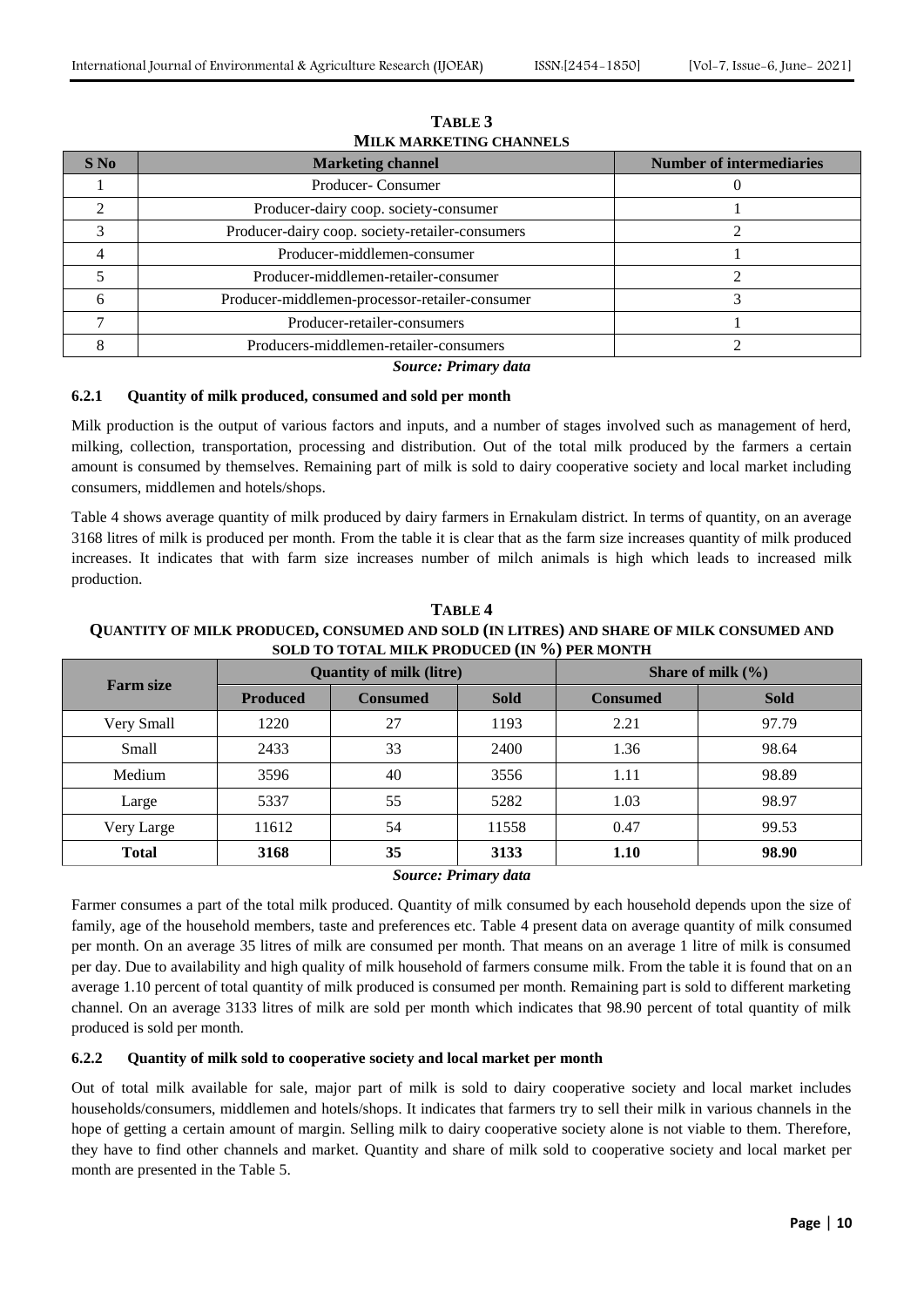| MARRET (IT /0) LERMONIII |                                      |                     |                            |                     |  |  |  |  |  |
|--------------------------|--------------------------------------|---------------------|----------------------------|---------------------|--|--|--|--|--|
| <b>Farm size</b>         | <b>Quantity of milk sold (litre)</b> |                     | Share of milk sold $(\% )$ |                     |  |  |  |  |  |
|                          | <b>Cooperative Society</b>           | <b>Local market</b> | <b>Cooperative Society</b> | <b>Local market</b> |  |  |  |  |  |
| Very Small               | 996                                  | 197                 | 83.49                      | 16.51               |  |  |  |  |  |
| Small                    | 1867                                 | 533                 | 77.79                      | 22.21               |  |  |  |  |  |
| Medium                   | 2583                                 | 973                 | 72.64                      | 27.36               |  |  |  |  |  |
| Large                    | 3570                                 | 1712                | 67.59                      | 32.41               |  |  |  |  |  |
| Very Large               | 7286                                 | 4272                | 63.04                      | 36.96               |  |  |  |  |  |
| <b>Total</b>             | 2259                                 | 874                 | 72.10                      | 27.90               |  |  |  |  |  |
| $\sim$<br>$ -$           |                                      |                     |                            |                     |  |  |  |  |  |

## **TABLE 5 QUANTITY OF MILK SOLD (IN LITRES) AND SHARE OF MILK SOLD TO COOPERATIVE SOCIETY AND LOCAL MARKET (IN %) PER MONTH**

#### *Source: Primary data*

Due to accessibility and high quantity of purchase farmers find easiness in marketing milk to cooperative society. It is found from the Table 5 that on an average more than 70 percent of total quantity of milk is sold to cooperative society. Remaining part is sold to local market. Table 6 illustrates average quantity of milk sold to local market which includes households, hotels/shops and middlemen. Quantity of milk sold to local market indicates that farmers sell a one fourth portion of the milk to local market across different farm size. On an average 874 litres are sold to local market per month. Due to reasonable price, timely payment, accessibility and high quantity of purchase farmers sell milk to the abovementioned marketing channels.

**TABLE 6 QUANTITY OF MILK SOLD (IN LITRES) AND SHARE OF MILK SOLD TO CONSUMERS/HOUSEHOLDS, HOTELS/SHOPS AND MIDDLEMEN (IN %) PER MONTH**

| <b>Farm size</b> |                             | <b>Quantity of milk sold (litre)</b> |                     | Share of milk sold $(\% )$  |                  |                     |  |
|------------------|-----------------------------|--------------------------------------|---------------------|-----------------------------|------------------|---------------------|--|
|                  | <b>Consumers/Households</b> | <b>Middlemen</b>                     | <b>Hotels/Shops</b> | <b>Consumers/Households</b> | <b>Middlemen</b> | <b>Hotels/Shops</b> |  |
| Very Small       | 197                         | $\overline{0}$                       | $\mathbf{0}$        | 100.00                      | 0.00             | 0.00                |  |
| Small            | 453                         | 34                                   | 46                  | 84.99                       | 6.38             | 8.63                |  |
| Medium           | 853                         | 51                                   | 69                  | 87.67                       | 5.24             | 7.09                |  |
| Large            | 1082                        | 221                                  | 409                 | 63.20                       | 12.91            | 23.89               |  |
| Very Large       | 1522                        | 2189                                 | 561                 | 35.63                       | 51.24            | 13.13               |  |
| <b>Total</b>     | 551                         | 228                                  | 95                  | 63.04                       | 26.09            | 10.87               |  |

*Source: Primary data*

Detailed explanation for the average price and quantity of milk soldto cooperative society and other local marketing channels and reasonsfor choosing them has been given below.

# **6.2.3 Cooperative society**

The most important milk marketing channel is the dairy cooperatives. In Kerala, Dairy Cooperative Society (DCS) performs well in the procurement of milk. These DCS are working under Kerala Cooperative Milk Marketing Federation (KCMMF) popularly known as "Milma" established in 1980 as a part of the successful implementation of Operation Flood. The socioeconomic progress of the dairy farmer through procuring, processing and marketing of milk is the main goal of KCMMF. In order to achieve this goal cooperative societies are formed in every part of Kerala. A group of farmers are formed together and sell milk to cooperative society. Apart from these DCSs, there are some other cooperative societies like People Dairy Development Project (PDDP) Central Society and Jeeva Milk which have significant market share in Ernakulam district.DCS provides some services to farmers which distinguish from other marketing channels. Dairy farmers get a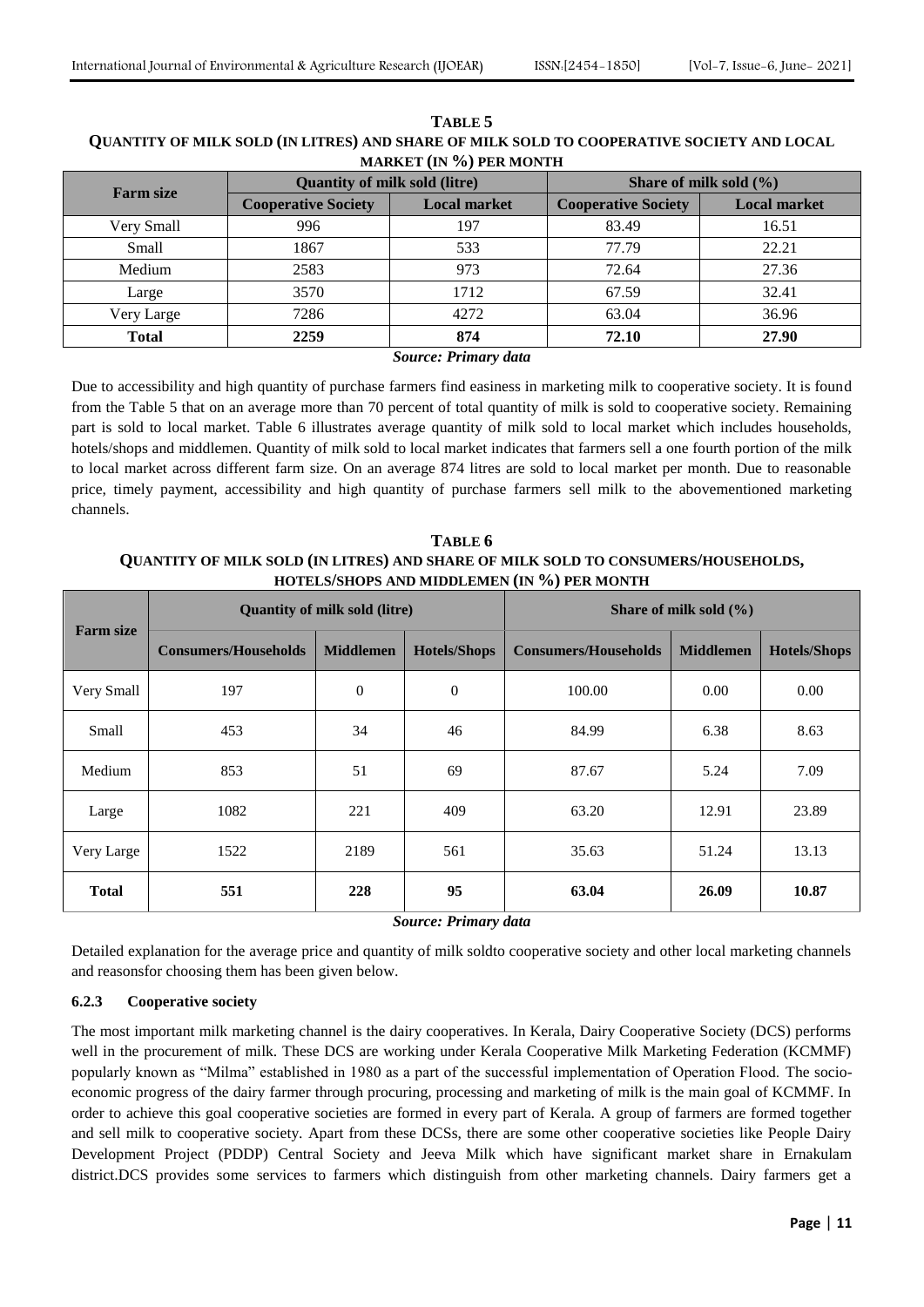somewhat fair price for the milk they sell and provide an assured marketing space for the milk and thereby financial security is maintained. Thus, dairy sector is organized in this way. Major difference between DCS and other cooperative society is that farmers get higher price for milk by other dairy cooperative society rather than DCS.

| <b>Farm size</b> | <b>Cooperative society</b> |                   | <b>Consumers/</b><br><b>Households</b> |                   | <b>Middlemen</b>        |                   | <b>Hotels/Shops</b> |                   |
|------------------|----------------------------|-------------------|----------------------------------------|-------------------|-------------------------|-------------------|---------------------|-------------------|
|                  | No of<br>farmers           | <b>Percentage</b> | No of<br>farmers                       | <b>Percentage</b> | No of<br><b>farmers</b> | <b>Percentage</b> | No of<br>farmers    | <b>Percentage</b> |
| Very Small       | 94                         | 29.4              | 72                                     | 25.6              | $\theta$                | 0.0               | 0                   | 0.0               |
| Small            | 142                        | 44.4              | 134                                    | 47.7              | 3                       | 16.7              | 14                  | 46.7              |
| Medium           | 44                         | 13.8              | 40                                     | 14.2              | ∍                       | 11.1              | 6                   | 20.0              |
| Large            | 11                         | 3.4               | 11                                     | 3.9               | ↑                       | 11.1              | 3                   | 10.0              |
| Very Large       | 29                         | 9.1               | 24                                     | 8.5               | 11                      | 61.1              |                     | 23.3              |
| <b>Total</b>     | 320                        | 100.0             | 281<br>$\sim$                          | 87.81<br>$ -$     | 18                      | 5.6               | 30                  | 9.4               |

**TABLE 7 NUMBER OF DAIRY FARMS SELL MILK TO AGENTS/MARKETING CHANNELS**

## *Source: Primary data*

Table 7 illustrates the number of farmers pour milk to Dairy Cooperative Society and other society, consumers/households, middlemen and hotels/shops. From the table it is obvious that all the farmers pour milk to dairy cooperative societies across different farm size. Majority of farms belongs to small farms; as a result, 44.4 percent of small farmers sell milk to dairy cooperative society.

# **6.2.4 Average price and quantity of milk sold to dairy cooperative society**

Average price per litre and quantity of milk pour to cooperative society per month are presented in Table 8. Price is fixed by dairy cooperative society on the basis of fat and SNF content of milk. On an average of 2259 litres of milk pour to cooperative society per month at Rs. 37 in Ernakulam district. Table shows that very small farmers get higher price (Rs.40) than other farms. Lowest price is received by small, medium and very large farms with Rs. 36 each.

| <b>Farm size</b> | <b>Cooperative society</b> |      | Consumers/<br><b>Households</b> |      | <b>Middlemen</b> |      | <b>Hotels/Shops</b> |                  |
|------------------|----------------------------|------|---------------------------------|------|------------------|------|---------------------|------------------|
|                  | Price                      | Qty  | <b>Price</b>                    | Qty  | <b>Price</b>     | Qty  | <b>Price</b>        | Qty              |
| Very Small       | 40                         | 996  | 51                              | 197  | 0                |      | $\theta$            | $\boldsymbol{0}$ |
| Small            | 36                         | 1867 | 47                              | 453  | 47               | 34   | 45                  | 46               |
| Medium           | 36                         | 2583 | 48                              | 853  | 48               | 51   | 45                  | 69               |
| Large            | 38                         | 3570 | 50                              | 1082 | 44               | 221  | 48                  | 409              |
| Very Large       | 36                         | 7286 | 48                              | 1522 | 46               | 2189 | 46                  | 561              |
| <b>Total</b>     | 37                         | 2259 | 49                              | 551  | 46               | 228  | 44                  | 95               |

**TABLE 8 AVERAGE PRICE (RS.) AND QUANTITY OF MILK (IN LITRE) SOLD TO AGENTS/MARKETING CHANNELS**

*Source: Primary data*

It is found that selling milk to consumers/households is more profitable and beneficial to farmers than any other marketing channels even if farmers can sell more quantities of milk to consumers/households directly. Farmers get higher price for the milk from the consumers/households than any other marketing channels. But in reality, farmers sell higher quantity of milk to dairy cooperative society where they get a lower price which is not feasible and viable. When considering return from milk, dairy cooperative society contributes more. On an average, price difference of Rs. 12 has been found between the price of milk sold to dairy cooperative society and consumers/households.

# **6.2.5 Reason for choosing dairy cooperative society**

From the Table 9, it is clear that main reason for choosing dairy cooperative is timely/regular payment (100%), high quantity of purchase (98.44%), accessibility (97.81%), no network facility for direct marketing/no household demand (92.19%) and conventional practice (80.00%). Very few farmers choose dairy society due to reasonable and higher price (26.88%) they get.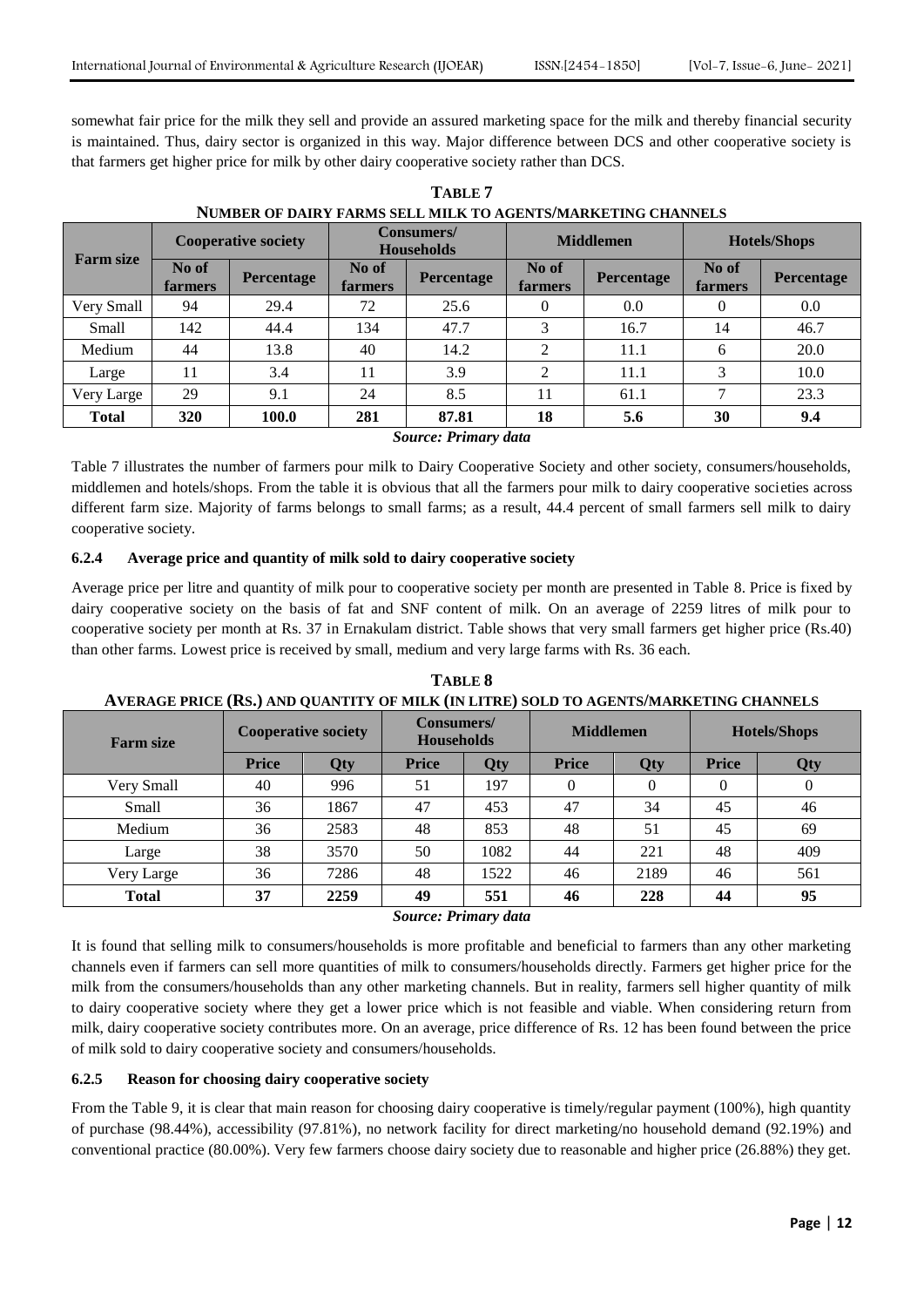From the table it is clear that some kind of malpractices is there in cooperative society in measuring Fat and SNF content. Some farmers sell milk to cooperative society due to known persons. They personally know dairy society secretaries.

| REASON FOR CHOOSING VARIOUS AGENTS/MARKETING CHANNELS                    |                            |               |                                 |               |                      |               |                     |               |  |  |  |
|--------------------------------------------------------------------------|----------------------------|---------------|---------------------------------|---------------|----------------------|---------------|---------------------|---------------|--|--|--|
| <b>Reasons</b>                                                           | <b>Cooperative society</b> |               | Consumers/<br><b>Households</b> |               | <b>Middlemen</b>     |               | <b>Hotels/Shops</b> |               |  |  |  |
|                                                                          | <b>No of farmers</b>       | $\frac{0}{0}$ | <b>No of farmers</b>            | $\frac{0}{0}$ | <b>No of farmers</b> | $\frac{0}{0}$ | No of farmers       | $\frac{0}{0}$ |  |  |  |
| Advance payment                                                          | $\theta$                   | 0.00          | 22                              | 7.83          | $\overline{0}$       | 0.00          | $\overline{0}$      | 0.00          |  |  |  |
| Timely/<br>regular payment                                               | 320                        | 100.00        | 249                             | 88.61         | 17                   | 94.44         | 28                  | 93.33         |  |  |  |
| <b>Known Persons</b>                                                     | 6                          | 1.88          | 273                             | 97.15         | 18                   | 100.00        | 30                  | 100.00        |  |  |  |
| No malpractice                                                           | 5                          | 1.56          | 273                             | 97.15         | 7                    | 38.89         | 30                  | 100.00        |  |  |  |
| Reasonable/<br>Higher price                                              | 86                         | 26.88         | 278                             | 98.93         | 18                   | 100.00        | 30                  | 100.00        |  |  |  |
| Accessibility                                                            | 313                        | 97.81         | 263                             | 93.59         | 18                   | 100.00        | 29                  | 96.67         |  |  |  |
| High quantity of<br>purchase                                             | 315                        | 98.44         | 7                               | 2.49          | 18                   | 100.00        | 3                   | 10.00         |  |  |  |
| Network facilities                                                       | $\mathbf{0}$               | 0.00          | $\overline{2}$                  | 0.71          | $\overline{2}$       | 11.11         | $\boldsymbol{0}$    | 0.00          |  |  |  |
| Conventional<br>practice                                                 | 256                        | 80.00         | 110                             | 39.15         | $\boldsymbol{0}$     | 0.00          | 7                   | 23.33         |  |  |  |
| No network<br>facility for direct<br>marketing/No<br>household<br>demand | 295                        | 92.19         | $\mathbf{1}$                    | 0.36          | 5                    | 27.78         | 7                   | 23.33         |  |  |  |
| Other reasons if<br>any                                                  | $\boldsymbol{0}$           | 0.00          | $\boldsymbol{0}$                | 0.00          | $\boldsymbol{0}$     | 0.00          | $\boldsymbol{0}$    | 0.00          |  |  |  |

**TABLE 9 REASON FOR CHOOSING VARIOUS AGENTS/MARKETING CHANNELS**

*Source: Primary data*

# **6.2.6 Consumers/Households**

Consumer plays an important role in marketing process and they act as central element in the commodity market. Household is also used in the same meaning of consumer. Recently there has been a new trend in urban Kerala in which consumers prefers fresh farm milk even though price of milk is high. For them higher price is the indicator of quality milk. Farmers find difficult in selling whole milk to dairy cooperative society since they provide less price for the milk when compared to other marketing channels. Price variation is very high from location to location. It is not viable for the farmers if they sell entire quantity of milk to society alone. Therefore, farmers try to find other market channels which provide reasonable price and easy accessibility. These marketing channels are commonly known as local market. Consumers/household is one among local market channels. Table 7 reveals that out of 320 farmers, 87.81 percent sell milk directly to consumers/households. Remaining 39 farmers (12.19%) do not sell to consumers/households.

# **6.2.7 Average price and quantity of milk sold to consumers/households**

Average price per litre and quantity of milk sold to consumers/households per month is illustrated in Table 8. It can be seen that on an average 551 litres of milk are sold per month at Rs. 49. It helps the farmers to increase their revenue from selling milk to consumers. Table shows that very small farmers get higher price (Rs.51) than other farms. Lowest price is received by small farmers with Rs. 47. Both very small and large farmers receive higher price than the district average. Along with price, average quantity of milk sold is very much important for a farmer in getting more revenue. When look at the data it is shown that average quantity of milk sold to consumers fluctuates over different farm size.

#### **6.2.8 Reason for choosing consumers/households**

From the Table 9, it is clear that due to reasonable price /higher price (98.93%), known persons (97.15%), no malpractice (97.15%), accessibility (93.59%), timely/regular payment (88.61%) and conventional practice (39.15%) farmers have chosen consumers/households. It also can be seen from the table that very few farmers chose consumers/households due to advance payment (7.83%), high quantity of purchase (2.49%), network facilities (0.71%) and no network for direct marketing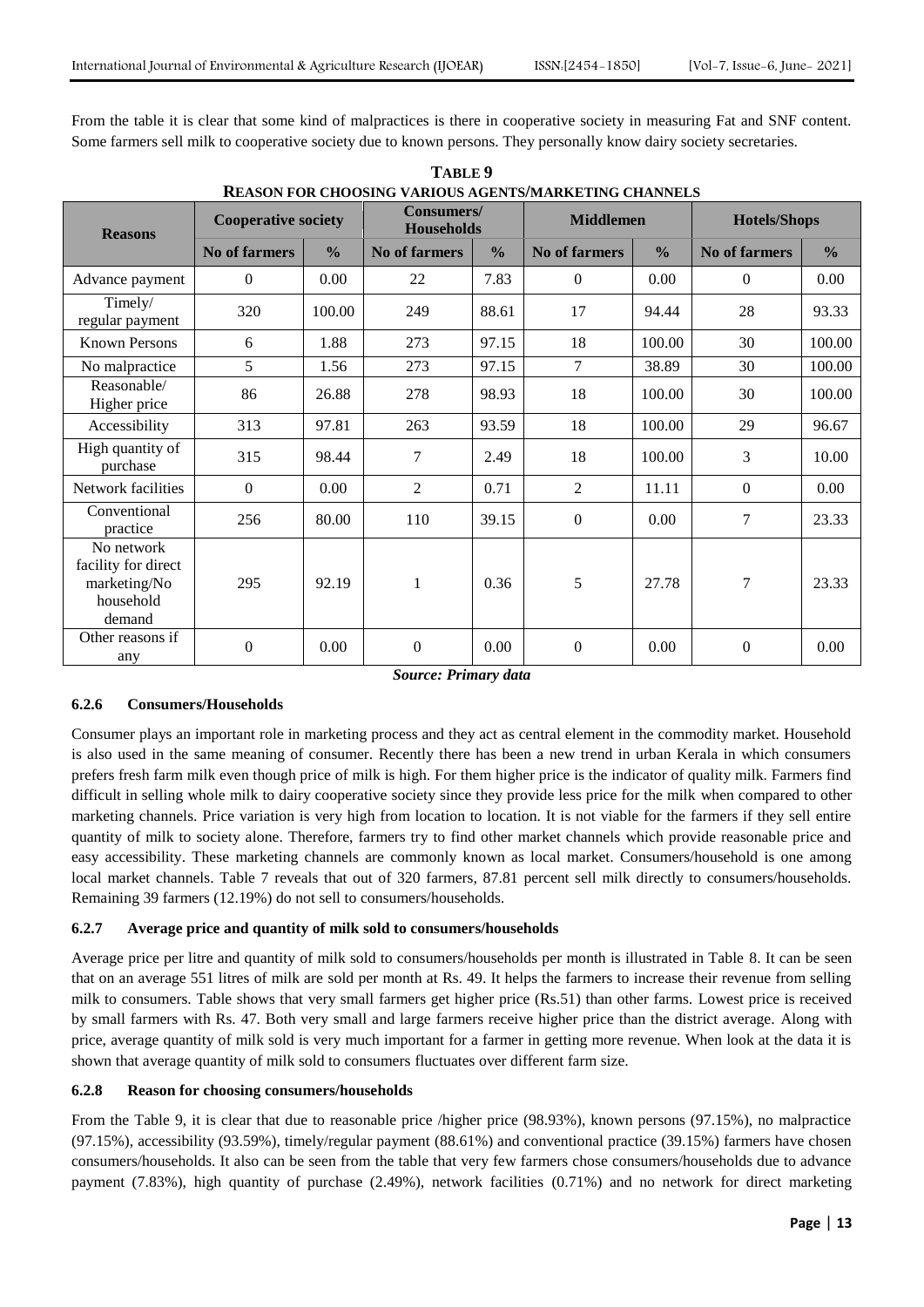(0.36%). When sell milk to consumers farmers get fair prices but higher quantity of purchase by consumers is not possible. Farmers do not have much network for expanding their sale. Majority of farmers have the opinion that no malpractices is from consumers in selling milk directly to consumers.

#### **6.2.9 Middlemen**

Yet another important marketing channel adopted by dairy farmer in Ernakulam district is middlemen. They act as a distributor of products and try to reduce the gap between producer and consumer. They are like traditional middlemen who pick up the bulk amount of milk from the farmers and directly sell to consumers, hotels or restaurants and take a margin on the milk while selling. Present study found out that very few sells milk to these intermediaries even though they provide reasonable or higher price. It is due to the asymmetric information possessed by farmers regarding price. Table 7 reveals that out of 320 farmers, only 5.6 percent sell milk directly to middlemen. It indicates that majority do not depend on middlemen in selling milk due to various reasons.

## **6.2.10 Average price and quantity of milk sold to middlemen**

Average price per litre and quantity of milk sold to middlemen per month is illustrated in Table 8. It can be seen that on average milk sold to middlemen at Rs.46. On an average 228 litres of milk are sold to middlemen per month. It is found from the table that only small and medium farmers receive higher price with Rs 47 and Rs. 48 respectively which is higher than that of district average. Very small farmers do not sell milk to middlemen. When considering average quantity of milk sold to middlemen, it is seen that very large farmers sell larger quantity of milk (2189 litres) to middlemen. When compared to the price of milk sold to middlemen with other marketing channels, on an average, difference of Rs. 9 has been found between DCS and other cooperative society and middlemen where price of milk sold to middlemen is higher. Price difference of Rs. 3 and Rs. 2 is found between middlemen and consumers/households and between middlemen hotels/shops respectively where price of milk sold to consumers/households are higher and price of milk sold to hotels/shops are lower than that of the price of milk sold to middlemen.

## **6.2.11 Reason for choosing middlemen**

Reasons for choosing middlemen as marketing channel is presented in the Table 9. Percentage of farmers who sell to middlemen due to various reasons is calculated by using the number of farmers who sell to the same and excluded the number of farmers who do not sell to middlemen. From the table it is clear that due to known persons (100%), reasonable price /higher price (100%), accessibility (100%), high quantity of purchase (100%), timely/regular payment (94.44%), no malpractice (38.89%) no network facility for direct marketing/no household demand (27.78%) and no network facilities (11.11%) farmers have chosen middlemen. Main advantage of selling to middlemen is the high quantity of purchase When compared to other local marketing channels. Data indicates that some kind of malpractices in the form of price reduction is there. Middlemen sometimes try to mislead the farmers by giving wrong information about price. Due to this asymmetric information on the producer's side they have to accept that price.

# **6.2.12 Hotels/shops**

Fourth important channel in milk market is institutional buyers like hotels/shops. Some farmers sell a part of their surplus milk to hotels/shops to get a margin. Table 7 reveals that out of 320 farmers, only 9.4 percent sell milk directly to hotels/shops. It indicates that majority do not sell milk to hotels/shops. Out of 30 farmers who sell milk to hotels/shops, 46.7 percent are small farmers followed by very large farmers with 23.3 percent, medium farmers with 20 percent and large farmers with 10 percent. Very small farmers do not sell milk to hotels/shops since cooperative society and consumers/households are the only marketing channels to them.

# **6.2.13 Average price and quantity of milk sold to hotels/shops**

Average price per litre and quantity of milk sold to hotels/shops per month is illustrated in Table 8. It can be seen that on average milk sold to hotels/shops at Rs.44. Farmers have opined that they do get fair price when they sell milk to hotels/shops. On an average 95 litres of milk is sold per month. Both large and very large farmers sell higher quantity of milk to hotels/shops and get a higher price than that of district average with Rs.46 and Rs.48 respectively. When compared to the price of milk sold to hotels/shops with other marketing channels, on an average, difference of Rs. 7 has been found between DCS and hotels/shops where price of milk sold to hotels/shops is higher. Price difference of Rs. 5 and Rs. 2 is found between hotels/shops and consumers/households and between hotels/shops and middlemen respectively where price of milk sold to consumers/households and middlemen are higher than that of the price of milk sold to hotels/shops.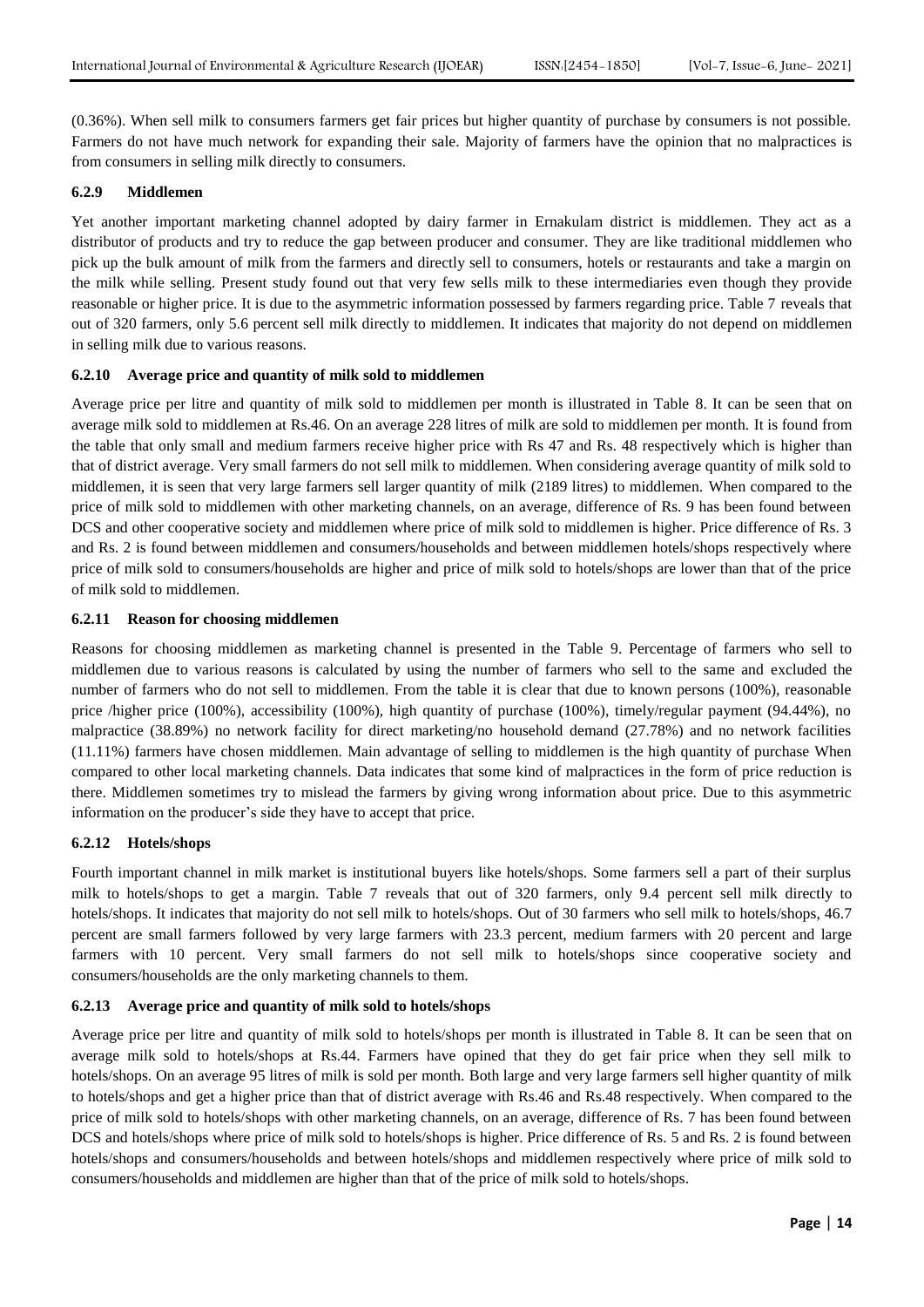#### **6.2.14 Reason for choosing hotels/shops**

Reasons for choosing hotels/shops as marketing channel have presented in the Table 9. Percentage of farmers who sell to hotels/shops due to various reasons is calculated by using the number of farmers who sell to the same and excluded the number of farmers who sell milk to others channels. From the table it is clear that due to known persons (100%), reasonable price /higher price (100%), no malpractice (100%), accessibility (96.67%) and timely/regular payment (93.33%) and conventional practice and no household demand (23.33%) farmers have chosen hotels/shops. It also can be seen from the table that very few farmers chose hotels/shops due to high quantity of purchase (10%) and no malpractice (3.33%). Even though farmers get fair price when sell milk to hotels/shops they are unable to sell higher quantity to them due to various reasons like unavailability of information, no network facilities etc. Data indicates that no kind of malpractices is there. Farmers do not have much network for expanding their sale. Therefore, it is found that due to the higher price received for milk from consumers/households, selling milk to consumers/households is more profitable and beneficial to farmers than any other marketing channels if and only if farmers can sell more quantities of milk to consumers/households directly. But in reality, due to timely/regular payment, high quantity of purchase, accessibility, and no network facility for direct marketing/no household demand, out of total milk sold, 72.10 percent of milk sold to dairy cooperative society where they get a lower price which is not feasible and viable and remaining portion is sold to other local market. Therefore, as one of the main objectives of rural development is to ensure economic well being of people by providing adequate income and employment, it is necessary to ensure reasonable price for the milk produced by farmers without affecting their willingness to produce.

## **VII. CONCLUSION**

It is evident that Kerala has the great potential in dairy sector since there is huge market for the product due to growing demand. Due to the involvement of many factors like lack of infrastructure facilities, transportation, interference of intermediaries, less bargaining capacity and lack of knowledge about the marketing conditions Kerala"s milk marketing is facing a huge challenges and constraints. As a result, many of the farmers could not find market for their products which creates pricing issues and thereby lowering profit. Proper marketing strategies are essential for the better and successful running of dairy farm. In this context the present study has analysed the marketing strategy adopted, various milk marketing channels, quantity of milk sell to these channels and the reasons for choosing in Ernakulam district are studied in detail.

Present study reveals that procurement prices are lower in the cooperative societies. Therefore, it is found that due to the higher price received, selling milk to consumers/households is more profitable and beneficial to farmers than any other marketing channels if and only if farmers can sell more quantities of milk to consumers/households directly. When considering return from milk, dairy cooperative society contributes more since average quantity of milk sold to dairy cooperative society is higher than that of any other marketing channels. It implies the existence of various reasons such as timely/regular payment, high quantity of purchase, accessibility, and no network facility for direct marketing/no household demand. Therefore, out of total milk sold, 72.10 percent of milk is sold to dairy cooperative society which indicates that farmers are not able to extend their market and they have to entirely depend on cooperative society which is found non feasible and non-viable. On an average, price difference of Rs. 12 has been found between the price of milk sold to dairy cooperative society and consumers/households. Apart from that, due to the lack of extended marketing facility/unawareness about the extended marketing opportunities, and lack of transportation facility only 27.90 percent of total milk sold is available for local sale which indicates the dominance of traditional marketing channel like cooperative society. In order to reach a break-even point, some quantities of milk have to be sold to other local marketing channels other than cooperative society. Otherwise, farmers will incur huge loss which in turn adversely affects the willingness of the farmers in producing milk and it will reflect in the decline of milk production in Ernakulam district. Therefore, as the main objective of rural development is to ensure economic well being of people by providing adequate income and employment, it is necessary to ensure reasonable price for the milk produced by farmers without affecting their willingness to produce. In this context, in order to meet the increased demand for milk on the consumer"s side, government and concerned department have to take appropriate actions to boost the milk market in Ernakulam district by focusing on both production side and marketing side with equal importance.

#### **REFERENCES**

[1] Anjani Kumar, Ashok K Mishra, Shinoj Parappuarathu, Girish Kumar Jha (2018). Framer"s Choice of Milk marketing Channels in India. *Economic and Political Weekly*: Vol.53, Issue No. 51, 29 Dec, 2018.